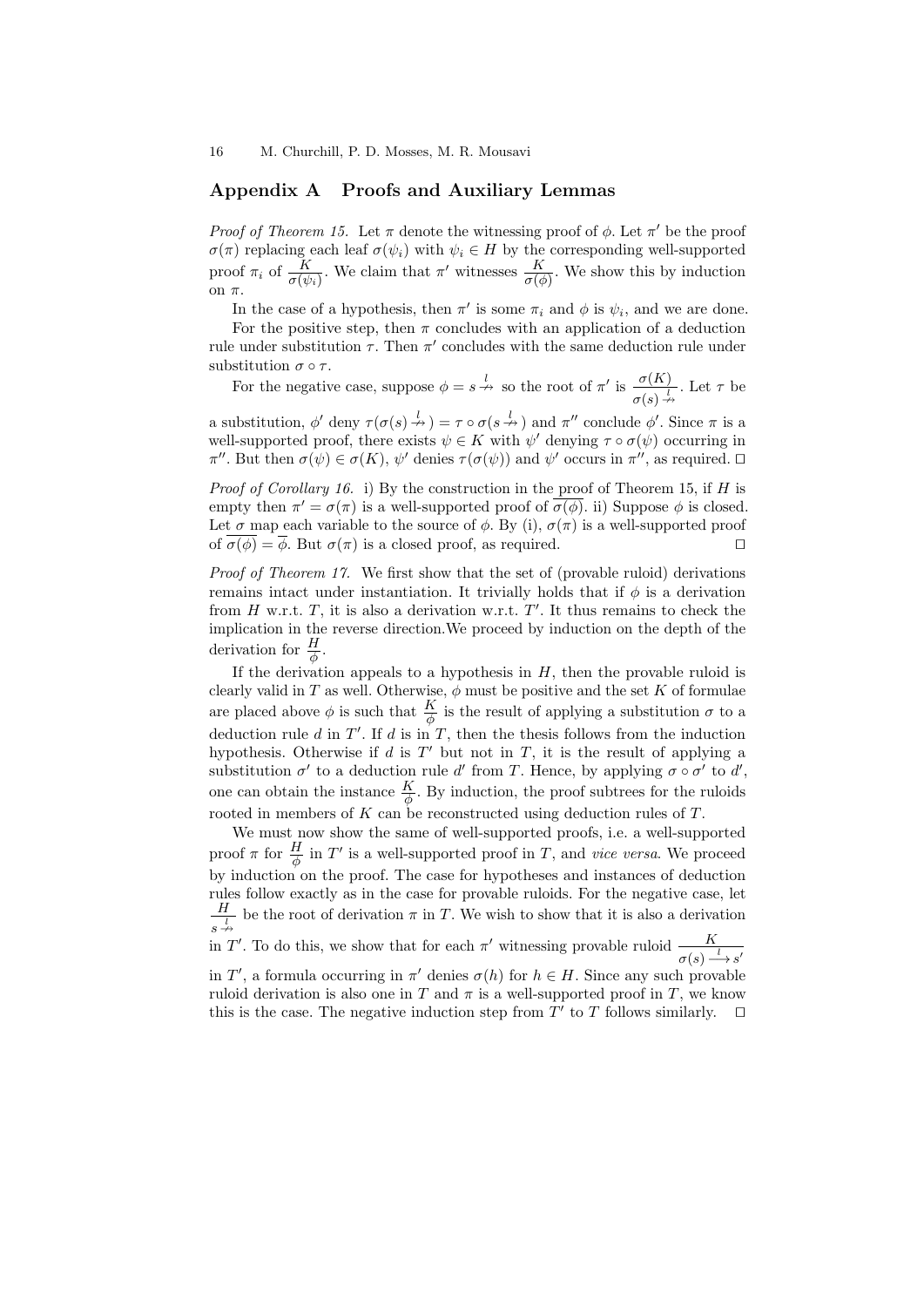**Lemma 36** Let  $T_0 \oplus T_1$  be a disjoint extension of  $T_0$ . Let s be a term in the signature of  $T_0 \oplus T_1$ , and t, r be terms in the signature of  $T_0$ . Let  $\sigma$ ,  $\tau$  be substitutions such that  $\sigma(r) = \tau(t) = s$ . Then there exists substitutions  $\hat{\sigma}, \hat{\tau} \in T_0$  and  $\rho \in T_0 \oplus T_1$ , such that  $\sigma = \rho \circ \hat{\sigma}$ ,  $\tau = \rho \circ \hat{\tau}$  and  $\hat{\sigma}(r) = \hat{\tau}(t)$ .

*Proof.* For a term s, define |s| by induction:  $|x| = 0$ ,  $|f(s_1, \ldots, s_n)| = 1 +$  $|s_1| + \ldots + |s_n|$ . For terms s, t define  $d(s, t)$  as follows:  $d(x, t) = d(t, x) = |t|$ ,  $d(f(s_1,...,s_n), f(t_1,...,t_n)) = d(s_1,t_1) + ... + d(s_n,t_n)$  and  $d(f(s_1,...,s_n), g(t_1,...,t_m)) = \infty$  for  $f \neq g$ .

We proceed by induction on  $d(r, t)$ . If  $d(r, t) = 0$ , then r and t are the same up to renaming of variables. Since  $\sigma(r) = \tau(t)$ , there is a total surjective relation  $R : \text{vars}(r) \leftrightarrow \text{vars}(t)$  such that  $xRy$  implies  $\sigma(x) = \tau(y)$ . Define an equivalence relation on vars(r) by  $x_1 \sim_r x_n$  if  $x_1 R y_1 R^{-1} x_2 R y_2 \dots R y_{n-1} R^{-1} x_n$ where  $yR^{-1}x$  if and only if xRy, and similarly for vars(t). Then  $x \sim_r x'$  implies  $\sigma(x) = \sigma(x')$ , and similar for t. Let  $[x]_r$  denote the least y with  $y \sim_r x$ , and similar for t. Let  $f : \mathsf{vars}(r) \to \mathsf{vars}(t)$  be defined by  $f(x) = [y]_t$  for  $xRy$ . Then  $\tau(f(x)) = \sigma(x)$ . Let  $g(x) = [x]_t$ . Then  $f(r) = g(t)$ . Let  $\hat{\tau}$  send  $x \in \text{var}(t)$  to  $\text{in}_2([x]_t)$  and  $x \notin \text{var}(t)$  to  $\text{in}_2(x)$ . Let  $\hat{\sigma}$  send  $x \in \text{vars}(r)$  to  $\text{in}_2(f(x))$  and x to  $\text{in}_1(x)$  otherwise. Then  $\hat{\sigma}(r) = \text{in}_2(f(r)) = \text{in}_2(g(t)) = \hat{\tau}(t)$ . Let  $\rho = [\sigma, \tau]$ . Then  $\rho \circ \hat{\tau} = \tau$ : for  $x \in \text{vars}(t)$ ,  $\rho \circ \hat{\tau}(x) = [\sigma, \tau] \circ \text{in}_2([x]_t) = \tau([x]_t) = \tau(x)$ ; otherwise,  $\rho \circ \hat{\tau}(x) = [\sigma, \tau] \circ \text{in}_2(x) = \tau(x)$ . Finally,  $\rho \circ \hat{\sigma} = \sigma$ : for  $x \in \text{vars}(r)$ ,  $\rho \circ \hat{\sigma}(x) =$  $[\sigma, \tau] \circ \text{in}_2(f(x)) = \tau(f(x)) = \sigma(x)$ ; otherwise  $\rho \circ \hat{\sigma}(x) = [\sigma, \tau] \circ \text{in}_1(x) = \sigma(x)$ .

The case  $d(t, r) = \infty$  is impossible, since  $\sigma(r) = \tau(t)$ .

If  $0 < d(t,r) < \infty$ , then (without loss of generality) there must be a position within  $r$  that is a variable  $x$  while the corresponding position within  $t$ is a compound term  $f(t_1, \ldots, t_n)$  where f is a symbol from  $T_0$ , with  $\sigma(x) =$  $\tau(f(t_1,\ldots,t_n))$ . Let r' be  $\text{in}_1[x \mapsto f(\text{in}_2(x_1),\ldots,\text{in}_2(x_n))](r)$  where  $x_1,\ldots,x_n$ are distinct variables. Let  $\sigma' = [\sigma, \kappa]$  where  $\kappa$  sends  $x_i$  to  $\tau(t_i)$ . Then  $\sigma'(r') = s$ . Now  $d(t, r') < d(t, r)$  and so by inductive hypothesis there exists  $\hat{\sigma'}, \hat{\tau} \in T_0$  and ρ such that  $ρ \circ \hat{τ} = τ$ ,  $ρ \circ \hat{σ}' = σ'$  and  $\hat{τ}(t) = \hat{σ}'(r')$ . Now,  $r' = μ(r)$  where  $\mu = \text{in}_1[x \mapsto f(\text{in}_2(x_1), \dots, \text{in}_2(x_n))]$  and  $\sigma = \sigma' \circ \mu = \rho \circ \hat{\sigma'} \circ \mu$ . Set  $\hat{\sigma} = \hat{\sigma'} \circ \mu$ . Then  $\rho \circ \hat{\tau} = \tau$ ,  $\rho \circ \hat{\sigma} = \sigma$  and  $\hat{\sigma}(r) = \hat{\sigma}' \circ \mu(r) = \hat{\sigma}'(r') = \hat{\tau}(t)$ , as required.  $\Box$ 

*Proof of Lemma 22.* If  $\psi$ ,  $\phi$  and  $\omega$  are negative, we may apply Lemma 36 to the respective sources and we are done. If they are positive, we may proceed just as in the proof of Lemma 36, treating  $\frac{l}{r}$  as a binary function symbol.  $\Box$ 

Proof of Theorem 28. Our inductive hypotheses require something stronger than the stated theorem: we require that only the source and label of  $\phi$  are in  $T_0$ .

**Derivations:** We show that  $\pi$  is a derivation in  $T_0$ , proceeding by induction. Let s be the source of  $\phi$  and l the label of  $\phi$ .

If  $\pi$  just appeals to a hypothesis, then  $\phi$  must itself appear in H and be in  $T_0$ , and so  $\pi$  is a derivation in  $T_0$ , as required.

Otherwise,  $\pi$  must appeal to some deduction rule d under substitution  $\sigma$ . Let d be of the form  $\frac{\{\rho_i : i \in I\}}{\rho}$ . Let  $\{\pi_i : i \in I\}$  be the set of formulae in the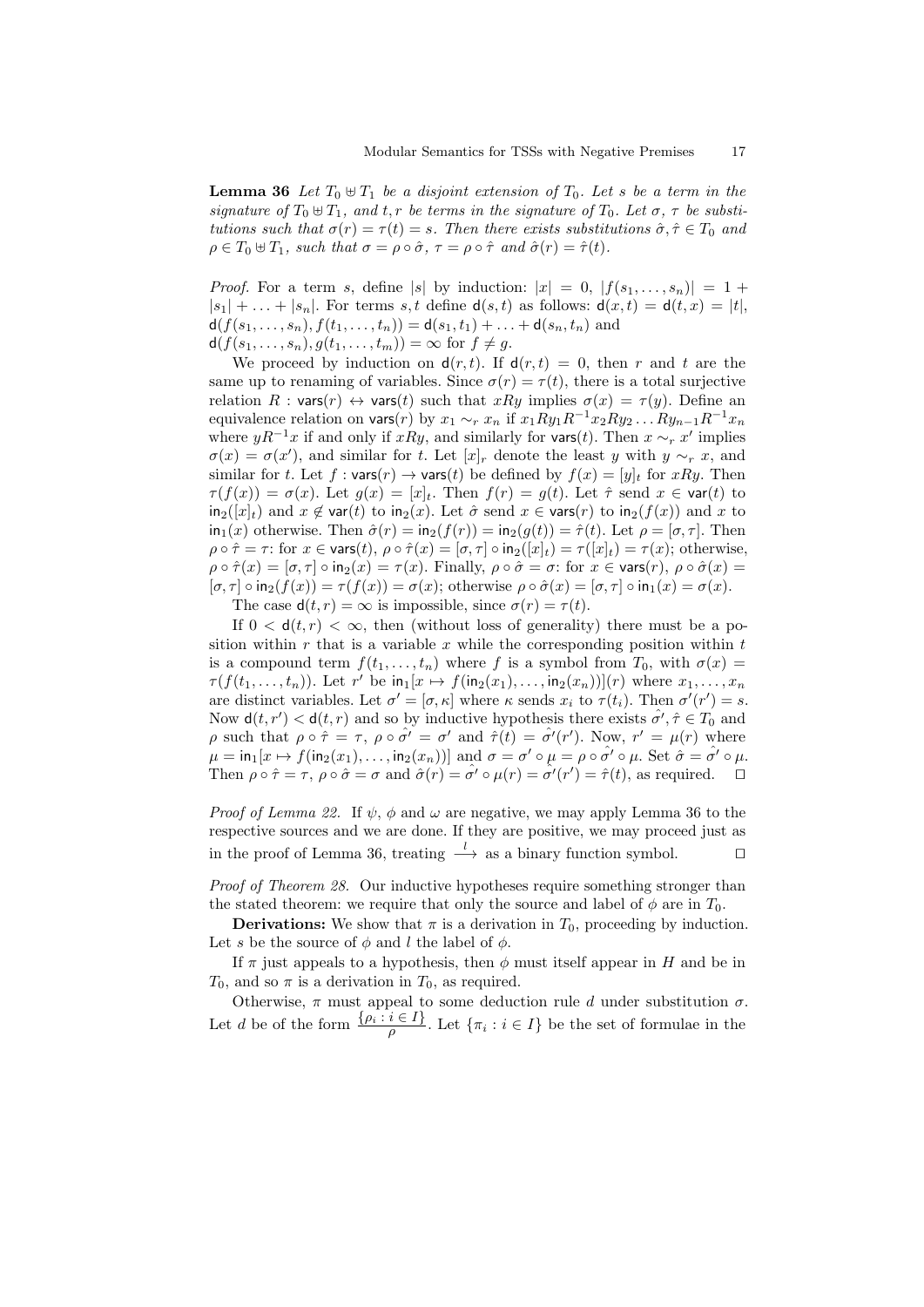## 18 M. Churchill, P. D. Mosses, M. R. Mousavi

proof-tree placed immediately above each  $\phi_i = \sigma(\rho_i)$ . Let  $s_i$  be the source of  $\phi_i$ ,  $l_i$  the label of  $\phi_i$  and  $r_i$  the source of  $\rho_i$ . Let  $\phi = s \stackrel{l}{\longrightarrow} s'$  and  $\rho = r \stackrel{l}{\longrightarrow} r'$ .

Note that deduction rule d must be in  $T_0$ , since otherwise the head symbol of d is not in  $T_0$ , which is impossible as  $\sigma(r) = s$  in  $T_0$ .

We next show that, for each i:  $s_i$  and  $l_i$  are in  $T_0$  and  $\pi_i$  witnesses the provable ruloid  $\frac{\Gamma'}{\phi_i}$  in  $T_0$ . Thus, the target of  $\phi_i$  (if it has one) is in  $T_0$ . For each variable x in d, define  $\delta(x)$  to be the ordinal witnessing the least number of steps required to show that  $x$  is source-dependent according to the inductive definition. For each i, define  $\delta_i$  to be the maximal  $\delta(x)$  such that x appears in  $r_i$ . We show the above claim by induction on  $\delta_i$ .

Let  $V_i = \{x \in \text{vars}(\rho_j) : \delta_j < \delta_i\} \cup \text{vars}(r)$ . Then  $\text{vars}(r_i) \subseteq V_i$ . By inductive hypothesis, for  $\delta_j < \delta_i$ ,  $\phi_j \in T$ . Since  $\phi_j = \sigma(\rho_j) \in T_0$ , it follows that  $\sigma(x) \in T_0$ for each x in such a  $\rho_j$ . Similarly, since  $s = \sigma(r) \in T_0$ , for all  $x \in \text{vars}(r)$ ,  $\sigma(x) \in T_0$ . So for all  $x \in V_i$ ,  $\sigma(x) \in T_0$ . Since  $r_i \in T_0$  and vars $(r_i) \subseteq V_i$ ,  $\phi_i = \sigma(r_i) \in T$ . Further,  $l_i$  is in T, since it occurs in T<sub>0</sub>-rule d. We may then apply the (outer) inductive hypothesis to see that  $\pi_i$  is a derivation in  $T_0$  and so the target of  $\phi_i$  is in  $T_0$ .

Finally,  $\text{vars}(r') \subseteq \text{vars}(r) \cup \{\text{vars}(\rho_i) : i \in I\}$ . Any such variable is mapped to a  $T_0$ -term by  $\sigma$ . Then since  $r' \in T_0$ , so is  $s' = \sigma(r')$ .

The proof  $\pi$  applies deduction rule d (in  $T_0$ ) to the derivations  $\pi_i$  (each in  $T_0$ ) to derive transition  $\phi$  (which is in  $T_0$ ). We can conclude that  $\pi$  itself is in  $T_0$ .

**Well-supported proofs:** Let  $\pi$  be a well-supported proof of  $\frac{\Gamma}{\phi}$ , we proceed by induction on  $\pi$ .

If  $\pi$  appeals to a hypothesis or a deduction rule, we can proceed exactly as in the provable ruloid case.

If  $\phi$  is negative  $s \stackrel{l}{\rightarrow}$  and the set  $\{\phi_i \mid i \in I\}$  are immediately placed above  $\phi$ , each with a subproof  $\pi_i$ , then we must show that for each provable ruloid derivation  $\pi'$  concluding  $\sigma(s) \stackrel{l}{\longrightarrow} s'$  in  $T_0$ , there is a formula in  $\pi'$  denying some  $\sigma(\phi_i)$ . Each such provable ruloid is also valid in  $T_0 \oplus T_1$  by applying Theorem 26. Since  $\pi$  is a well-supported proof in  $T_0 \oplus T_1$  of  $s \stackrel{l}{\nrightarrow}$ , there exists a formula occurring in  $\pi'$  denying some  $\sigma(\phi_i)$ , as required.  $\Box$ 

*Proof of Lemma 31.* We remove each violating instance, one at a time. If  $s \stackrel{l}{\rightarrow}$ occurs above  $r \stackrel{m}{\nightharpoonup}$  and s is not a variable, then  $s \stackrel{l}{\nightharpoonup}$  cannot be a hypothesis. We then replace

$$
\begin{array}{c}\n\{\phi_i : i \in I\} \\
\hline\ns \xrightarrow{l} \qquad \{\psi_j : j \in J\} \\
r \xrightarrow{m}\n\end{array}
$$

by  $\{\phi_i : i \in I\} \cup \{\psi_j : j \in J\}$  (this preserves closedness). To see that this is still a well-supported proof, let  $\pi$  witness a provable ruloid concluding  $\sigma(r) \stackrel{m}{\longrightarrow} r'$ . Then there is a formula in  $\pi$  which denies either some  $\sigma(\psi_j)$  or  $\sigma(s \stackrel{l}{\rightarrow})$ . In the former